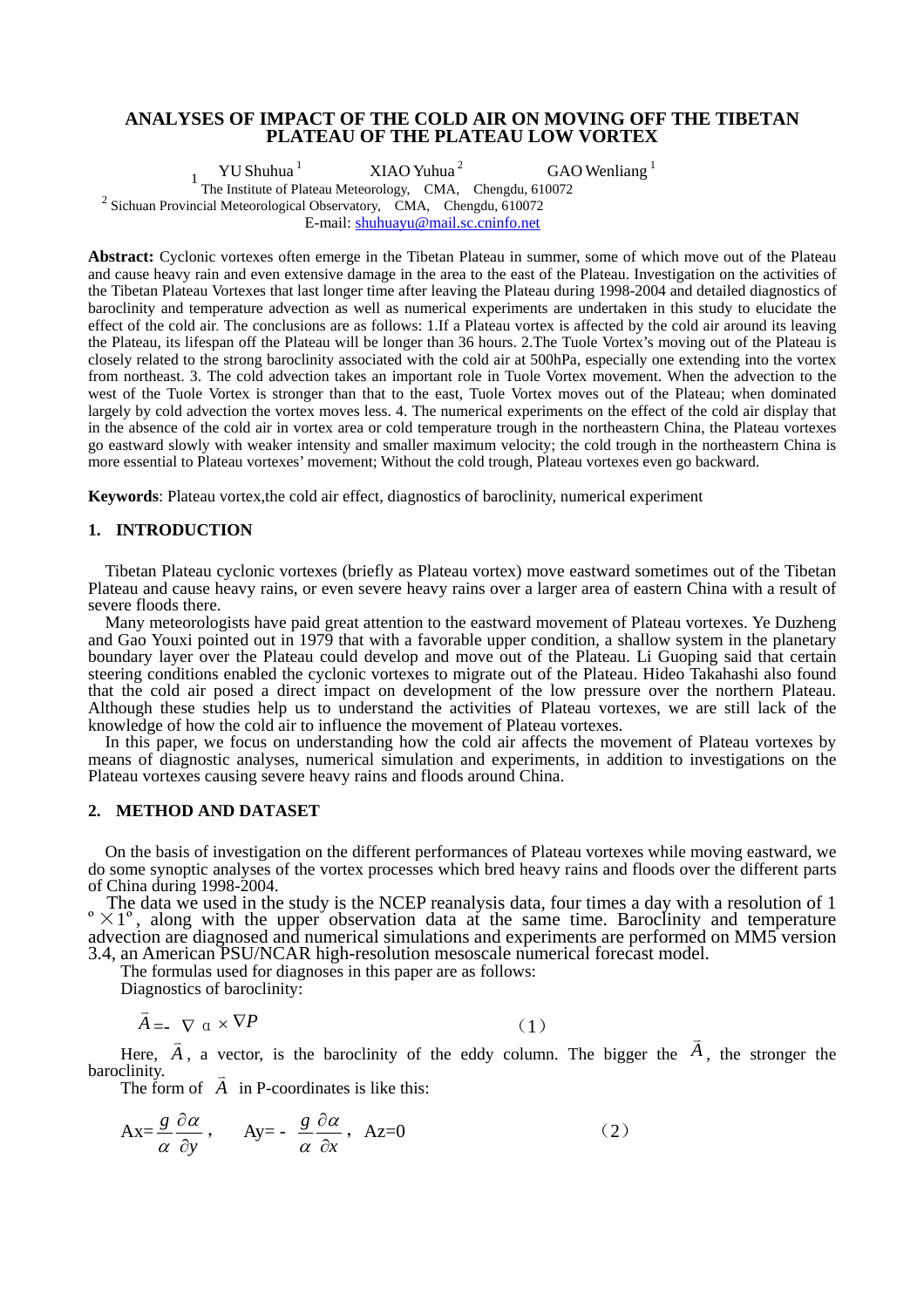Diagnostics of Temperature advection:

$$
\mathbf{B} = -\overrightarrow{V} \bullet \nabla T = -\left(u\frac{\partial T}{\partial X}\right) - \left(v\frac{\partial T}{\partial y}\right) \tag{3}
$$

Positive B, temperature advection means warm advection. Otherwise, cold advection.

## **3. OBSERVATION FACTS OF THE IMPACTS OF THE COLD AIR ON THE MOVEMENT OF PLATEAU VORTEXES**

The investigation on the activities of Plateau vortexes during 1998-2004 (not shown) display that when the lifespan of a Plateau vortex is longer than 36 hours it almost certain that it will cause heavy rain or even torrential rain in its passage to the east. An eastward-moving Plateau vortex can influence not only regions near the Plateau but also the middle reach of Yangzi River and Huang-Huai area even far downstream to Korea peninsula. For this reason, five eastward-moving Plateau vortexes, occurred in 17-20 Aug. 1998, 2002 and 12-14 Jul. Jul. 2003, are picked out for detailed analysis. 14-16 Jul. 1999, 10-13 Jul. 2000, 12-20 Jul.

The facts are as follows:

At 1200GMT 17 Aug. 1998, a cyclonic vortex was formed near Shenzha, Tibet. This Shenzha Vortex moved off the Plateau two days later and reached finally to Mingwu with precipitations ranging from heavy rain to torrential rain in provinces of Gansu, Shanxi and Sichuan (not shown), causing the huge flood 7 in Yangzi River of year 1998.

Generated around Shiqu, Sichuan at 0000GMT 14 Jul. 1999, Shiqu Vortex had Sichuan Basin, Chongqing and the southern Hubei province hit by heavy rains (not shown), which led Mei Rain more intensive and flood more severe in the middle reach of Yangzi River.

At 0000GMT 10 Jul. 2000, Tuotuo Vortex emerged near Tuotuo River, Qinghai province, and moved out of the Plateau 24 hours later. The Tuotuo Vortex swept eastward four counties of two provinces, causing severe mudslide and landslide in Shanxi province and serious flooding in Helan province as the result of up to heavy rains in its track.

Originated at 0000GMT 12 Aug. 2002 in Tuole, Tibet, the Tuole Vortex migrated eastward across Jilantai, Tongxin, Huanxian, Tongchuan, Yangcheng and Tongchuang during the period 2000GMT 12-0000GMT 16 Aug 2002, then turned to the south at 1200GMT 16 and merged with a low pressure stretching from the northern South Sea. The movement of the Tuole Vortex led up to torrential rains over 6 provinces along its passage and posed a serious threat to the Yangzi River once.

Formed at 0000GMT 12 Jul. 2003 in Mongya, the Vortex left the Plateau at 1200GMT 12. Over the next 24 hours, it went across Hequ, Luoyang, Huhehaote and the middle Buo Sea Gulf with heavy rains or regional torrential rains in the southern Shanxi and Shandong and Henan province, bringing about continuous high level of water and serious flooding in Huai River.

the analysis of these five vortex processes through height and temperature at 500hPa (table is omitted) reveals a fact that in spite of the difference in environment, all five vortexes are affected by strong cold air before their leaving, and by slight colder  $( $-4^{\circ}C$ )$  or intensive cold air  $( $-10^{\circ}C$ )$  at the center of vortexes after leaving; Those along with strong cold air could last longer after leaving. In a word, the cold air can influence the movement of vortexes strongly.

# **4.DIAGNOSTICS OF IMPACTS OF THE COLD AIR ON THE MOVEMENT OF THE PLATEAU VORTEX**

Baroclinity and thermal advection are diagnosed in this section to assess the role of the cold air in detail. (Other causes are beyond the scope of the current study and will be the focus of a subsequent investigation.). Now take Tuole Vortex (TLV, 12-14 Aug. 2002) as the case.

The synoptic situation during this vortex process can be described like this: at 0000GMT 12 Aug., except a ridge in Xingjiang accompanied with two troughs beside it in the north of 40ºN eastern Asia, In the presence of Subtropical High, this Mongolia high forms a shear stream field favorable for Tuole Vortex to generate. Noticeably, the vortex has been influenced by the cold air (-11ºC) at its beginning. By 1200GMT 12 Aug. (Figure is omitted), the shear stream field moves slightly eastward, which at last, drives the Tuole Vortex move out of the Plateau and arrive in Jitailan. But the effect of the cold air is still on because the temperature at TLV center has dropped to -13ºC by 0000GMT 13 Aug (table is omitted).

## **4.1 Diagnostics of baroclinity**

The baroclinity is calculated in a column with the radius of 3 longitudes/latitudes over 600hPa and is diagnosed in four aspects: the baroclinity in the column, at 500hPa, its x-component and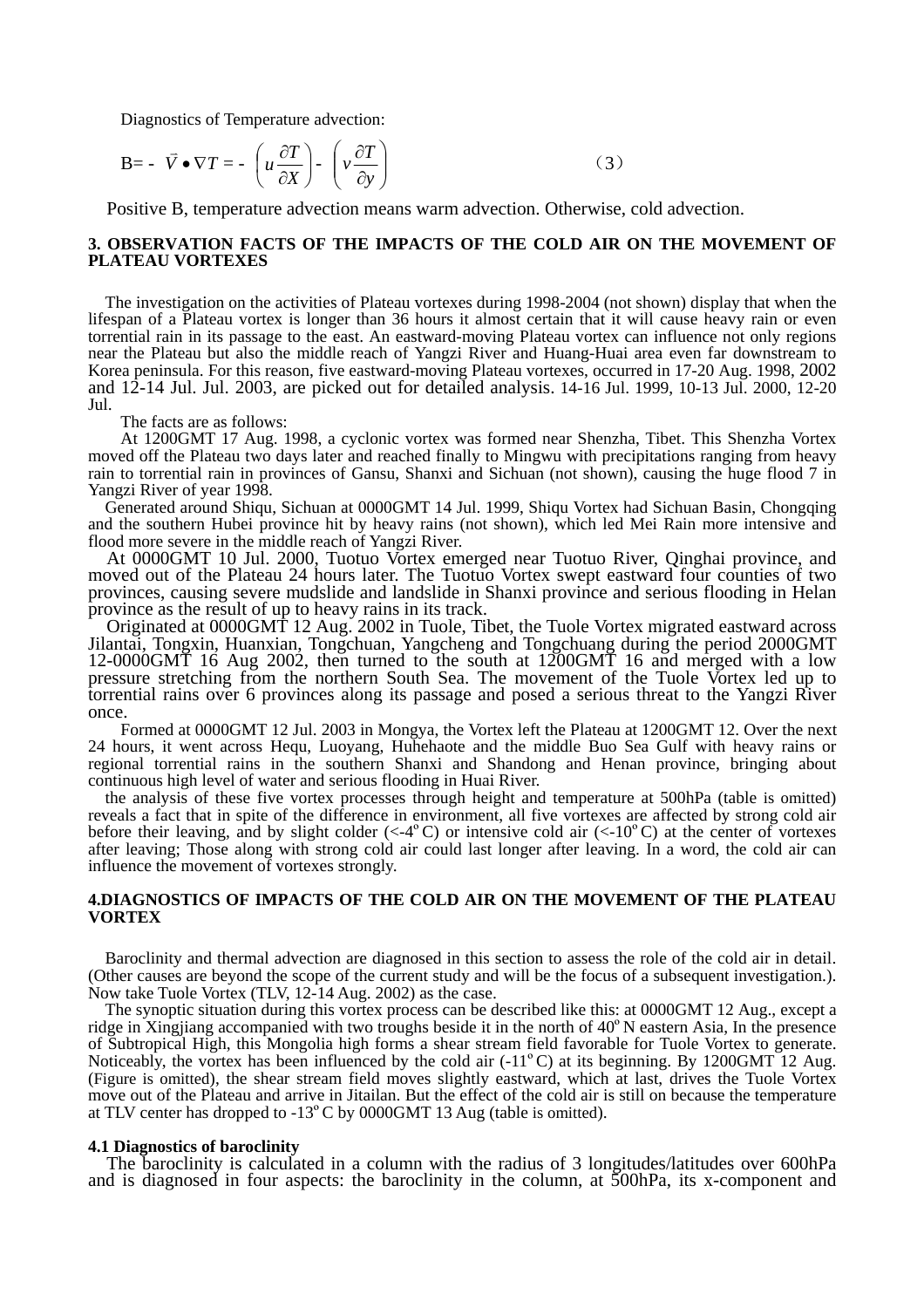y-component.

**The baroclinity in the column described above**: points out that it is high baroclinity in the upper troposphere of TLV column that makes TLV move out of the Plateau; when TLV is acting to the east of the Plateau, the baroclinity in the middle-upper troposphere of the TLV column stays in a high level and increases in most of time; when a thermal upper front is heading for, the down transmission of the high baroclinity ends at 300hPa.

**The baroclinity in TLV area at 500hPa**: The figures above illustrate that TLV moves off the Plateau under the condition of increasing baroclinity in the vortex area; the vortex continues to be active while off the Plateau if the baroclinity in the vortex area is still in a high level (Figure is omitted). The highest mode of baroclinity vector is in the first quadrant before the leaving and shifts to the second and third over the period hour 12-48 of after-leaving. By hour 48, the mode in the third and fourth has increased remarkably. Considering the activity of the cold air (table is omitted), it is easy to know that this is the result of continuing intrusion of the cold air. By hour 48 of after-leaving, the cold air ( $\leq$ -9°C) has dominated the whole vortex area.

**X-component of the mode of vortex baroclinity vector in the column characterizes** as follows: (1) the minus x-component exists below 200hPa, which indicates a cold-north and warm-south situation in the column between 600-200hPa. (2) x-component is -12.4\*10-5/s**.**s at 500hPa just before the leaving and remains minus after the leaving with the absolute value increasing 2-4 times. This phenomenon illustrates again that the vortex moves off the Plateau as the result of intrusion of the cold air, moreover, the position of cold-north and warm-south becomes more remarkable (Figure is omitted).<br>**Y-component of baroclinity vector in TLV area at 500hPa** is  $3.5 \times 10^{-5}$ /s.s just before the leaving. The

positive value represents a pattern of cold-east and warm-west. At later four times of after-leaving, namely hour 12, 24, 36 and 48, the y-component are correspondingly  $-2.5 \times 10^{-5}/s$ **.s**,  $3.2 \times 10^{-5}/s$ **.s**,  $-3.2 \times 10^{-5}/s$ **.s**.  $5.3 \times 10^{-5}$ /s.s. The variation in sign of y-component means an alternation of two contrast positions (Figure is

omitted), which is the result of an intermittent intrusion of the easterly cold air. In short, the eastward movement of TLV is closely related to baroclinity associated with the cold air at 500hPa; among of the major contributors is the cold air from the northeast; the position of cold-north and warm-south is more evident after TLV's moving off.

#### **4.2 Diagnostics of temperature advection**

The temperature advection takes place in the area centered same as TLV with radius 3 longitudes/latitudes. The temperature advection during TLV's moving eastward displays as follows: (1) just before leaving, TLV at 500hPa is largely dominated by cold advection (Figure is omitted), especially in its southwestern part where cold advection is stronger  $(<40*10<sup>-6</sup> \text{ e/s})$ . Referring to synoptic chart (not shown), we understand that this situation results froma cold trough's stretching to the south of the vortex. By hour 12 of after-leaving, the area dominated by cold advection is wider than before with a little weak intensity (Figure is omitted). In the ensuing 36 hours, the most part of the vortex is controlled by cold advection but with the intensity varying like a seesaw as time goes on, from decreasing at hour 24 to increasing at hour 36 and decreasing again at hour 48. (Figure is omitted). Aligned with the synoptic chart, it is clear that TLV is located within a cold trough accompanied with a cold center coming and getting into the north and south of the vortex. In general, it is the cold advection at 500hPa that leads TLV to leave the Plateau finally; the vortex sustains when the cold advection controls the most part of the vortex. (2) Comparing the cold advection happening in the east of the vortex center to that in the west displays (table is omitted) that a stronger west cold advection enables TLV move out of the Plateau; at hour 12 of after-leaving, the cold advections on two sides of the vortex are roughly equal; during 24-48h of after-leaving, the western cold advection is obviously stronger than the eastern. The difference between the west- and the east-side cold advections can explain the activity of TLV: the stronger west-side cold advection makes the vortex not only move out of the Plateau but also more intensive after the leaving, otherwise, it weakens.

In all, the cold advection in the vortex area at 500hPa favors TLV's eastward movement; while stronger west-side cold advection is favorable for the development and sustaining of TLV.

## **5. NUMERICAL EXPERIMENTS**

### **5.1 Design of the experimental scheme**

As the analysis above, TLV's leaving and sustaining had a close relationship with the cold trough stretching from northeast to west. TLV moves out of the Plateau as a result of intensive baroclinity associated with the cold air and strong cold advection in the west of the vortex. This section is focused on understanding how the northeast cold trough and invading the cold air impact the vortex's movement through experiments runs on MM5-V3.4. Besides a control run, two experimental runs are performed, starting at 0000GMT 12 Aug. 2002 considering decrease of temperature in the southeastern TLV and the further south area. In test 1 the cold air is removed by increasing temperature  $3^{\circ}$ C in vortex area as well as its neighborhood, say 32-40° N, 100-11 E. In test 2 the northeast cold trough is deleted by increasing temperature  $4^{\circ}$ C over  $40-50^{\circ}$ N、110-120<sup>°</sup>E. In